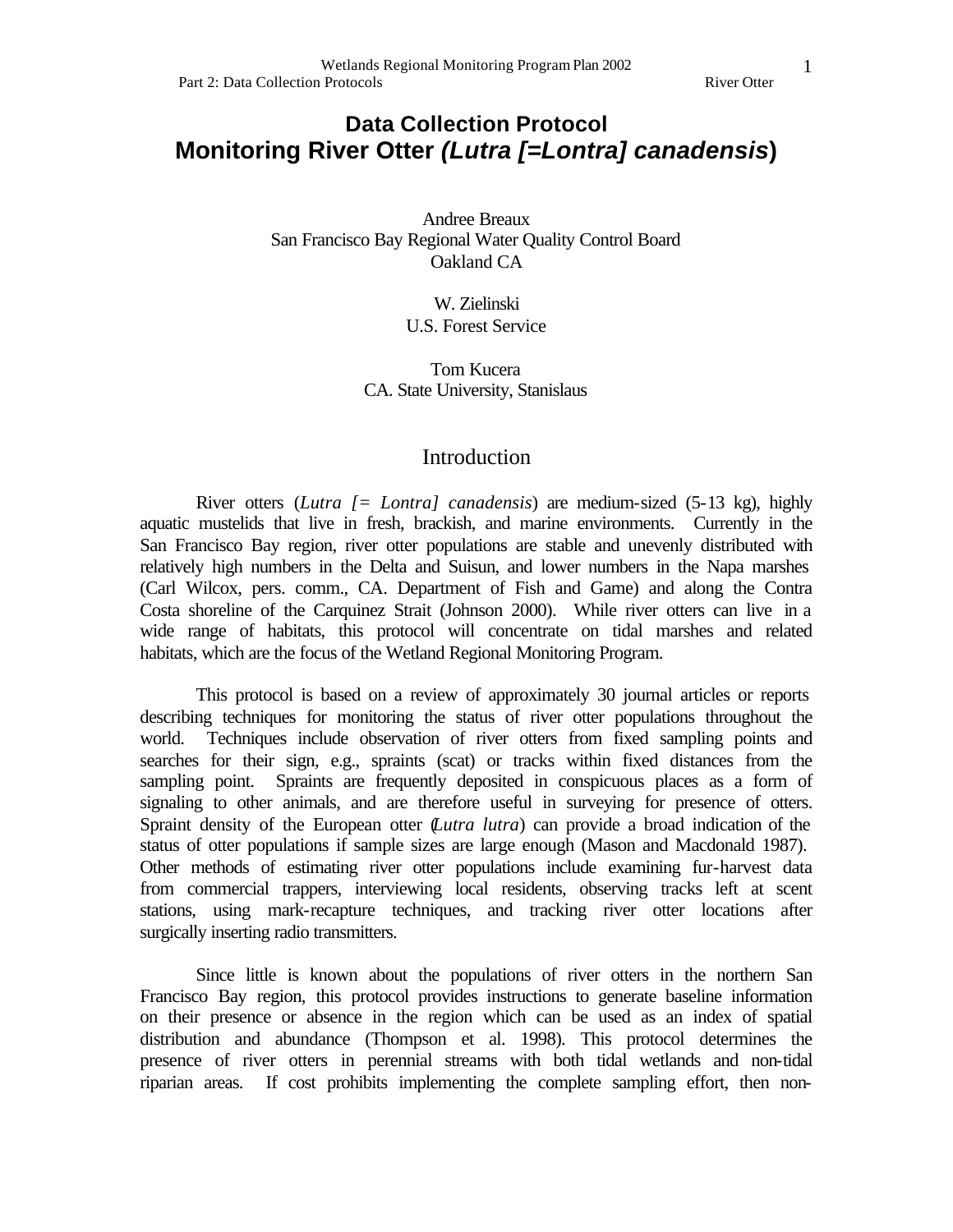tidal riparian areas can be omitted from the surveys. However, if both habitat types can be surveyed, an indication of the relative importance of each may be determined.

## Survey Procedure

(From Clark et al. 1987; Shackelford and Whitaker 1997):

- 1. On a U.S.G.S. map or suitable GIS, delineate sections with tidal marshes that are likely to contain river otters in portions of Napa, Sonoma, and Solano counties and along the Contra Costa shoreline. One of two approaches can be used:
	- (a) Measure the length of creek/river in each of the four counties to sample a particular percentage of the total creek length in each county (first choice); or
	- (b) Select four regions of approximately the same size within each of the selected counties (second choice).

Within the entire area recommended for the four regions (whether by creek length or selected area), number all bridge crossings that cross perennial streams and, if possible, distinguish between tidal and nontidal habitats based on tidal elevations or salinity. Exclude bridge crossings over divided highways and within city limits where high human activity is likely to discourage the presence of otters. Randomly select a subset of 30 sample units in each region from the numbered crossings. If any selected sample units are within 1.0 kilometer of each other, omit one to decrease the possibility of double counting the same otter at different sample units, and continue the random selection until 30 sample units at least 1.0 kilometer apart are selected.

Note that bridges are selected for ease of sampling but are not required. Sample units located at least 1.0 kilometer apart along tidal creeks can be randomly selected at the first sampling and carefully described on maps and in notes for future sampling at the same site. A GPS unit is ideal for marking and finding stations at future dates.

2. Observe the banks of the tidal creek for signs of river otters – either tracks or scat --100 meters upstream and 100 meters downstream of the bridge sample unit.  $\frac{1}{1}$  Only presence or absence will be recorded,

 $\overline{a}$ 

<sup>1</sup> Clark et al. 1987 used 100 meter segments upstream and downstream of the bridge station (total 200 meters) for their Georgia study. Mason and Macdonald (1987), however, note that the standard survey distance used in Europe for determining signs of *Lutra lutra* is 600 meters (total), and that between 69% and 79% of positive sites for otter signs were found within the first 200 meters. We recommend using the 200 meters total described by Clark et al. (100 upstream and 100 downstream) in this protocol with the understanding that if positive sites are not identified, the distance should be doubled in both directions. Also note that regression analysis could be performed to predict the occurrence of otter signs in the event that the survey was extended to 1000 meters (Mason and Macdonald 1987).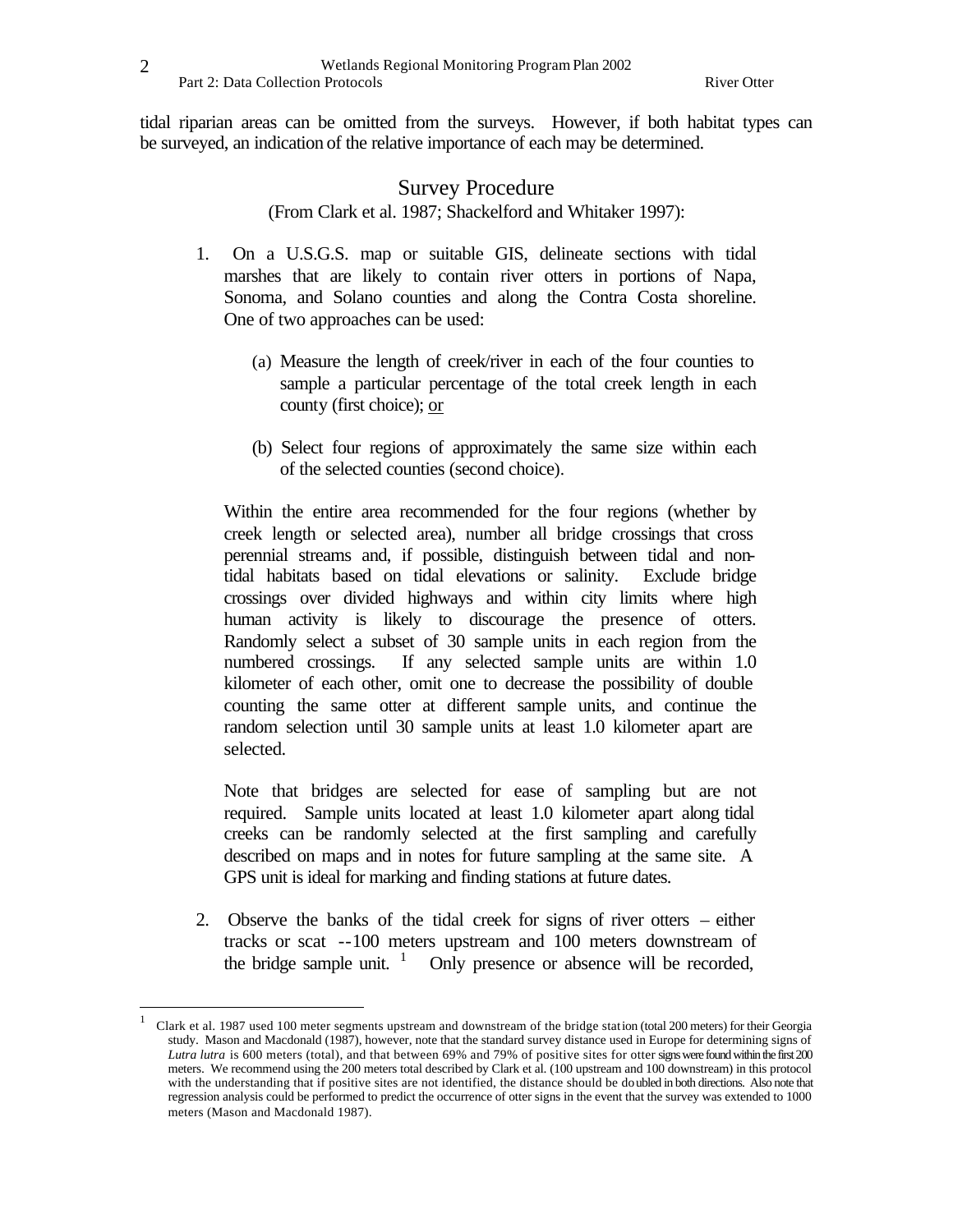#### Wetlands Regional Monitoring Program Plan 2002 Part 2: Data Collection Protocols **River Otter** River Otter River Otter

Mustelids: Weasels and relatives 87

**FRONT TRACK WIDTH** 

so do not attempt to count the number of tracks or scat. While preliminary data will be compared on the basis of presence/absence, the data sheet is structured for data at 10-meter intervals in order to provide more detailed data if necessary for future analysis. Record confirmed otter tracks or scat on the data sheet and note the predominant vegetation type and approximate cover in the area. Record other animals or animal signs in addition to tracks and scat that may or may not be from otters, e.g., bedding sites, haul-outs, rolling sites, slides, diggings, scent-posts, dens (holes in river banks, under trees, or under other large objects). (See sample data sheet)

- 3. Report the predominant vegetation types on the bank being surveyed, and its approximate percent cover. Also note whether other wildlife or signs of wildlife are present. (See sample data sheet).
- 4. In the unlikely event that river otters are observed, record their behavior as described on the sample data sheet.

#### **Permits**

This protocol calls for simply observing otters or signs of otters, and does not, therefore, require a permit. (Since river otters are a protected species according to the CA. Department of Fish and Game, any handling of otters for research purposes requires an MOU with the Department.)

# Habitat: River and stream beds. Lives and nests in bank burrows, but may also nest in log jams. In spring, travels overland, often several miles from water sources. Similar species: Differs from other species by webbing and wide hind foot. Other sign: Loose dirt banks show where otters have rolled to dry off. Rolls around tufts of grass, twisting them into scent posts. Travels by sliding down banks and along level snow and over ice-covered lakes. **TRACK LENGTH** FRONT  $7.5 \times 9$  cm

## **Personnel**

A one-day training session is suggested for volunteers or CA. Department of Fish and Game personnel to become acquainted with river otter sign and to be able to distinguish this sign from that of other animals. The success of the monitoring program will depend on the observer's ability to correctly distinguish otter tracks and scat from those of other animals. It is important that volunteers understand that river otters can be dangerous and should not be approached or touched.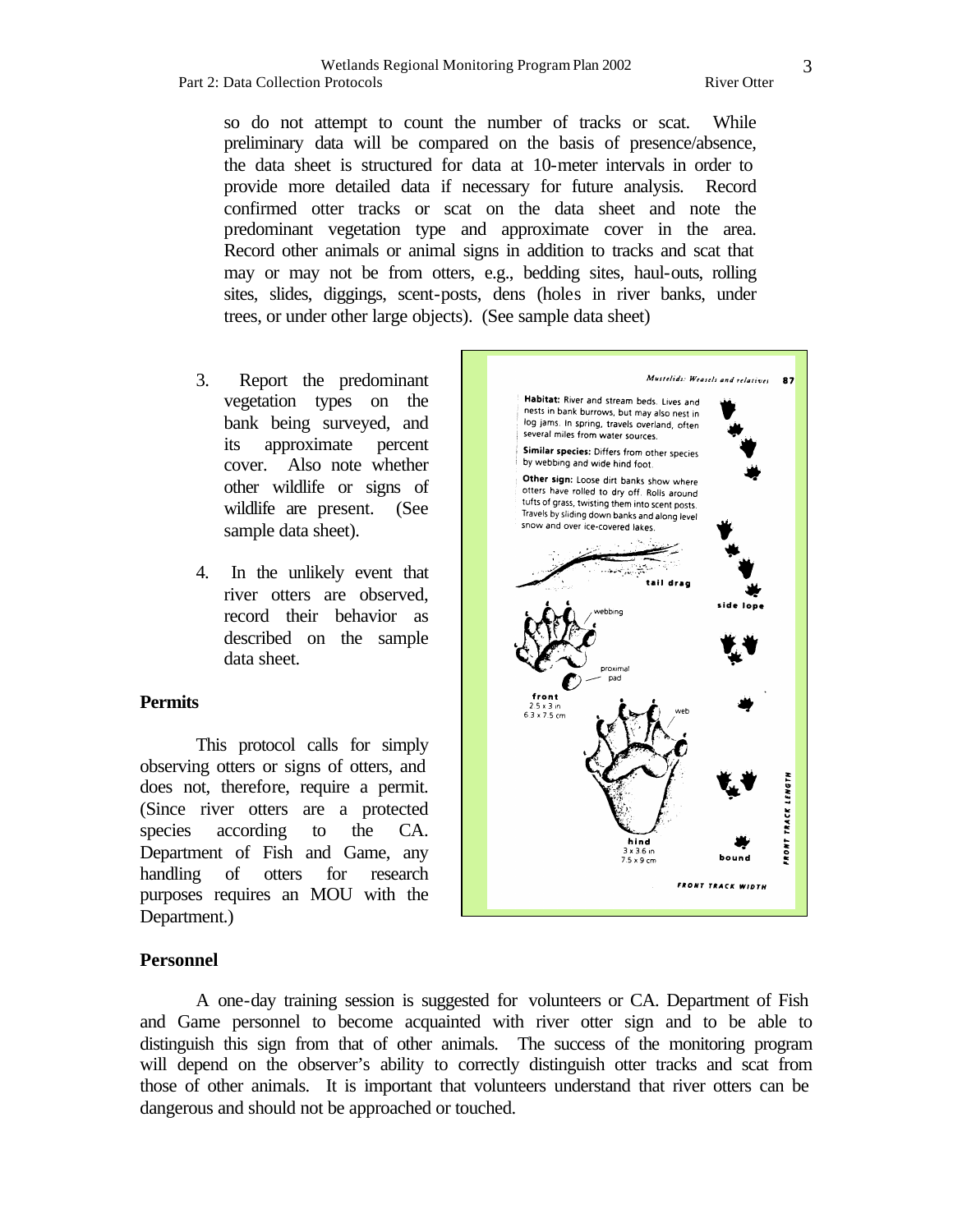## **Sample Universe?**

River otters can be found in coastal marsh areas and along stream channels. Surveys are conducted at points of access to marshes and stream channels, which are most commonly bridges. The protocol instructs the surveyor to randomly select bridges from all available and to search for tracks within 100 meters above and below the bridge. Thus, the sample universe is all areas within 100 meters of a bridge within the Napa, Sonoma, Solano, and Contra Costa County shorelines.

#### **Sample Strata?**

The four regions that will be sampled were selected to assure that the sample is representative, but we do not propose a sampling scheme that will achieve separate estimates of population status for each region. We recommend against stratification initially. Stratification is usually recommended when there is a strong expectation that the detections will be different in different types of habitats or different regions. The data do not yet exist to make this determination. Instead, the initial inventory should be conducted without stratification and then, if it is determined that otter detections seem to be biased toward one type (e.g. non-tidal marsh creeks), then the design should be altered (to be more efficient) in subsequent years.

## **Timing**

Few studies of river otter density and abundance are reported in California. In states or countries with snow, locating tracks are the recommended survey technique and the timing of the sample therefore depends on snowfall, but this is not appropriate for the San Francisco Bay region. Labor-intensive and relatively short-lived studies using sifted sand or agricultural lime (Clark 1982; Clark et al. 1987) often use a scent-attractant so that samples are timed to coincide with the breeding season when visitation rates to scent stations are high, e.g., January - February in the southern United States (Clark et al. 1985 and Shackelford and Whitaker 1997) and May-April in Idaho (Melquist and Hornocker 1983). Because this protocol does not recommend scent-stations due to the high labor costs, and because river otters in warmer climates may be active at all times of the day and year, confining the sampling period to a particular season or part of the day is unnecessary.

Instead, surveys for river otters in the San Francisco Bay region should coincide with hydrological events. Clark et al. (1987) recommend that surveys be conducted no earlier than 3 days after a rainfall and only when water levels are medium or low. In tidally influenced areas, it is extremely important to survey creek banks on ebb tides to avoid being trapped by incoming tides. Surveys along creek banks should cover enough area above the high tide level to observe wetland areas that have not been recently covered by tides.

Surveys can be conducted as often as field personnel are available, ranging from monthly to yearly if that is all that is possible. Surveys conducted simultaneously in each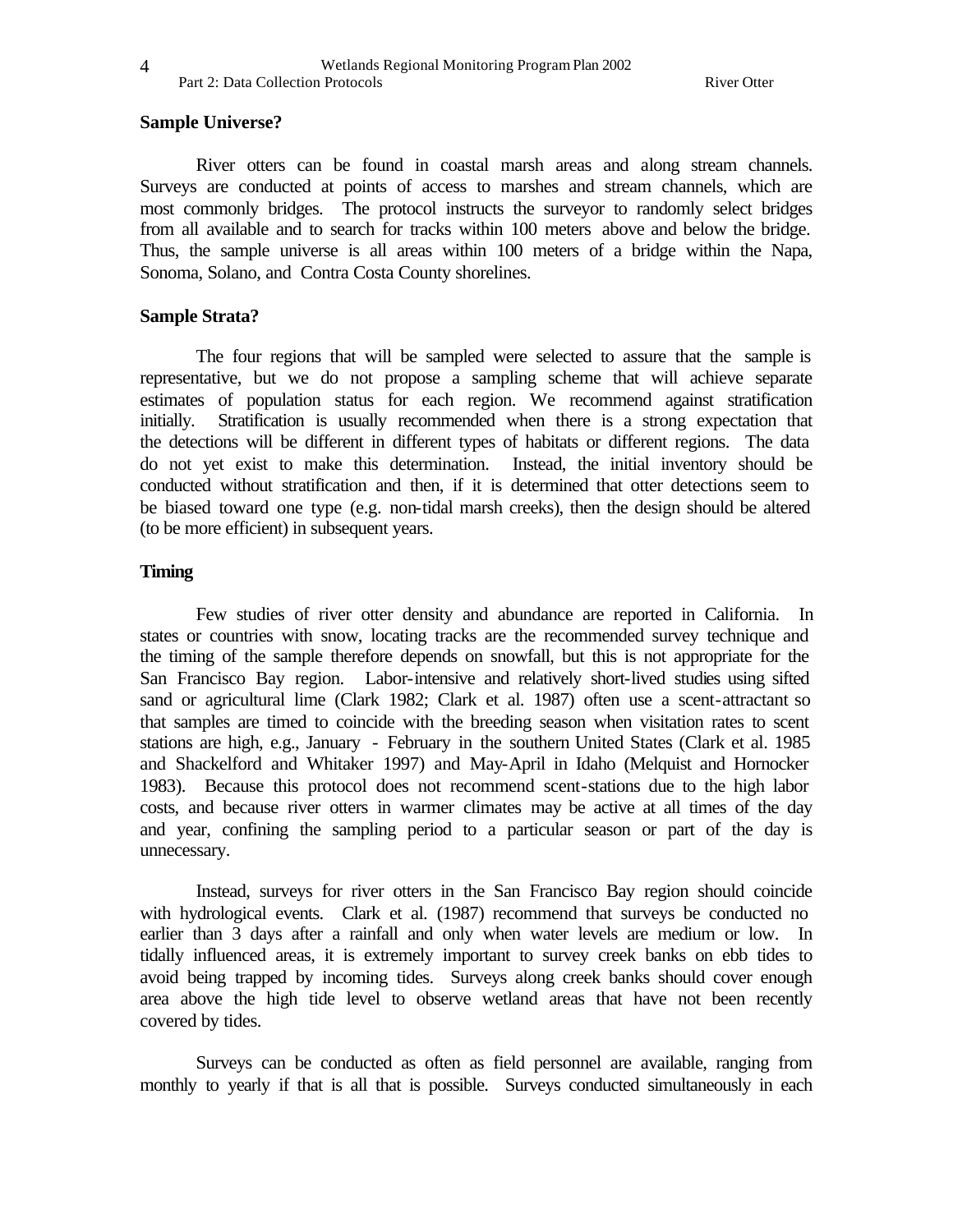of the four regions (Napa, Sonoma, Solano, and the Contra Costa shoreline) would be ideal but not required.

#### **Frequency or Interval of the Sample**

The "Presence/Absence" section above describes the random process of selecting sampling units along the creeks in the 4 counties and of surveying them up and downstream for 100 meters. Recommended survey areas are 5 meters wide, at 10 meter intervals for a total length of 100 meters along one creek bank (see attached data sheet). However, actual boundaries on sampled areas may differ from the recommended area and will be determined in advance, after reconnaissance. Upstream and downstream photos should be taken at each station.

Data would preferably be collected 2-4 times/year, but once per year will provide adequate data for analysis of population trends in the sub-regions.

The sample units are segments of stream bank that occur 100 meters in each direction from a bridge. The entire sample unit is searched for tracks so that there are no repeated measurements within a sample unit. Bridges are not usually located so close together that the same otter(s) would be sampled at more than one bridge, but to be certain if any bridges are within 1.0 kilometers of each other, one will be omitted from the sample and another bridge selected in its place.

## **Equipment**

The basic gear includes binoculars, area maps and/or aerial photos, compass, data sheets, field guides with river otter scat and river otter tracks as distinguished from other animals that might use the area. A GPS unit is useful but optional.

#### **What Are the Units of the Data?**

The units of data will be confirmed presence/absence of river otters (i.e., otter positive stations) as an index of population status based on signs of tracks or scat at each of 30 sample units in each of the four general regions to be surveyed (total  $= 120$  sample units).

#### **Recommended Sample Size**

In a study of river otter distribution and density in Georgia using scent-stations and field-sign indices, Clark et al. (1987) determined that a sample size of 20 stations per county, totaling about 1,040 bridge crossings throughout the state, was effective for determining changes in otter distribution but ineffective for determining changes in otter population densities. Shackelford and Whitaker (1997) also found large variances in their Oklahoma study in which they randomly selected survey stations until one station per 16.1 kilometers of waterways was contained in each basin (totaling 60 stations for the state).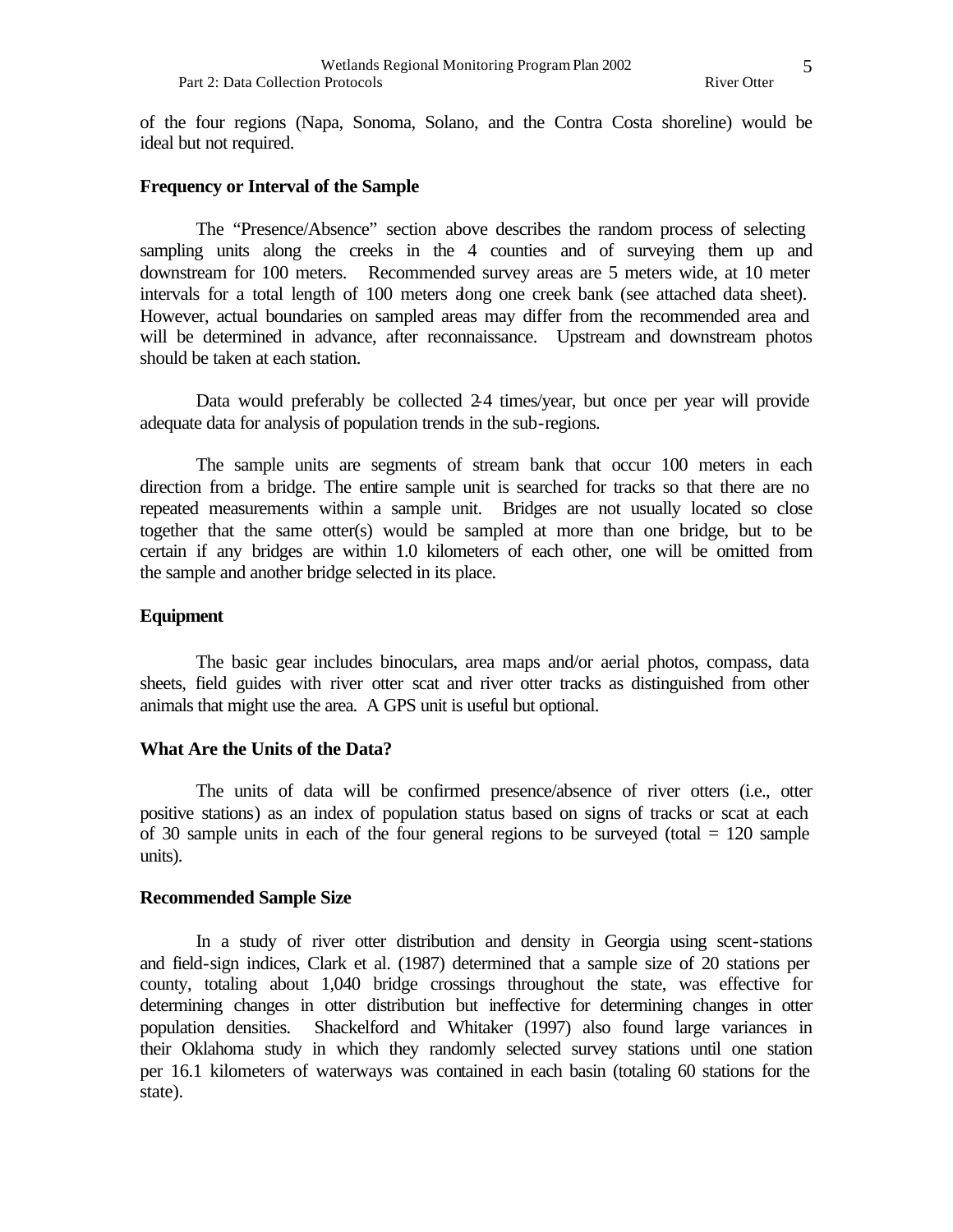#### Wetlands Regional Monitoring Program Plan 2002 Part 2: Data Collection Protocols River Otter River Otter River Otter River Otter

Unfortunately, data from elsewhere in North America may not apply to the densities and distributions of otters in the San Francisco Bay area. Local data on the frequency of occurrence of otter sign do not exist, but are a key component for generating credible estimates of sample size necessary to detect change. However, we will be capable of estimating these important parameters after the first year of sampling. The first year will result in new information describing: (1) the spatial distribution of otter sign, (2) an estimate of the proportion of sample units with occupancy, and (3) a determination of the number of visits necessary to estimate the probability of detecting otter sign at a sample unit.

Estimates of these parameters are essential for developing a statistically valid approach to detecting change in the index of otter occurrence over time. An approach to estimating the necessary sample size to achieve a threshold of statistical power will be used that is similar to that proposed to monitor the populations of rare forest carnivores (i.e., Zielinski and Stauffer 1996, Zielinski and Mori 2001).

In the absence of information necessary to make a quantitative decision on sample size, funding will permit a maximum of 120 sample units, 30 in each region (Napa, Sonoma, Solano, and the Contra Costa shoreline). Adjustments in sampling effort will be made prior to the second year of sampling. These corrections will be based on simulations that use parameters estimated during the first year of sampling to predict the necessary sample size to meet standards for statistical power and precision. Depending on the results of these calculations, the necessary annual sample could increase or decrease.

#### **Recommended format of the field record**

The field record should describe the recommended elements on one bank for a total of 100 meters up and downstream of the survey unit at ten-meter intervals. Those elements include: otter sign (tracks or scat); otter behavior; sign or presence of other animals; and the predominant vegetation under- and over-story. In addition, basic field data should be provided (e.g., date, time, weather, temperature, names of field surveyors) in addition to whether or not the station is above or below tidal influence (based on tidal elevations or salinity). (See attached data sheets).

#### **Expected Unit Cost**

Costs are not available but the presence/absence method described here is the least expensive method available for estimating river otter populations. Surveys should require at least two people sampling one day per subregion (30 stations in each of the four subregion), totaling 8 people sampling for 4 days per sampling session. Sampling sessions should occur between 1 to 4 times per year. If volunteers are available to carry out the research, then costs will involve only the one-day training fee required by the instructor (unless CA. Department of Fish & Game can conduct the training without charge). If its personnel can assist with the monitoring, then the cost would be the Department's salary charge plus any additional overhead charges.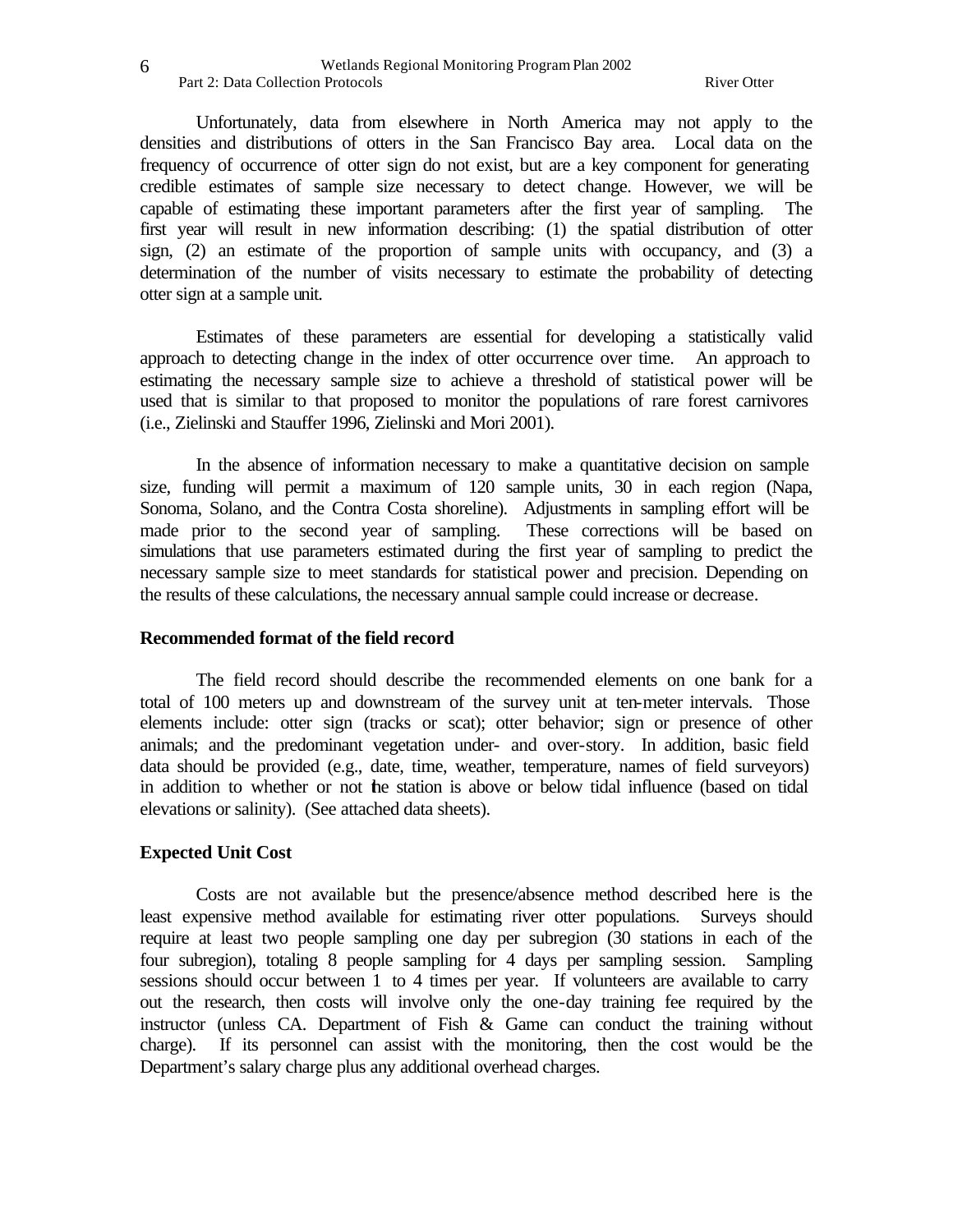#### **Data Be Analysis and Presentation**

The analysis of the otter monitoring data is very straightforward. The proportion of sample units with at least once detection of otter sign will be determined after the first complete sampling occasion. This will provide not only the initial index of population status but will also help determine whether the number of sample units should be greater or fewer on the subsequent sampling occasion(s). The latter objective will be achieved by using the proportion estimate as one important variable in a simulation exercise that will help determine the number of sample units that will be necessary to detect a specified decrease or increase in the proportion of sample units with detections. This simulation will include 2 different statistical models, one that evaluates whether the proportions from 2 sampling occasions differ and one that evaluates the sampling effort necessary to detect a significant change in trend over >2 sampling occasions. In this way the analysis of each episode of sampling produces data to: (1) address the status of otters, and (2) to help improve the efficiency of the future sampling occasions.

Results should be represented in graphs comparing river otter signs (scat and tracks) in different regions and during different years (y-axis = number of signs;  $x-axis =$ region and/or year). Standard error bars can be displayed on bar or line graphs, and as the data sets accumulate over the years time-series can be readily understood as graphs. Reports should accompany the graphs, and raw data should also be included until it becomes too bulky, at which point the reader can be referred to a website or the data can be can be made available only in an electronic format.

## **References Cited**

- Clark, J., T. Hon, K. Ware, J. Jenkins. 1987. Methods for evaluating abundance and distribution of river otters in Georgia. 1987 Proc. Annu. Conf. SEAFWA.
- Grenfell, Jr., W. 1974. Food habits of the river otter in Suisun Marsh, Central California, MS Thesis, California State University, Sacramento, CA.
- Humphrey, S. and T. Zinn. 1982. Seasonal habitat use by river otters and Everglades mink in Florida. J. Wildl. Manage. 46(2):375-381.
- Jameson, E., Jr. and H. Peeters. 1988. California Mammals. University of California Press, Berkeley, CA.
- Johnson, M. 2000. North American River Otter, in Goals Project: Baylands Ecosystem Species and Community Profiles: Life histories and environmental requirements of key plants, fish, and wildlife. Prepared by the San Francisco Bay Area Wetland Ecosystem Goals Project. P. Olofson, ed., San Francisco Bay Regional Water Quality Control Board, Oakland, CA.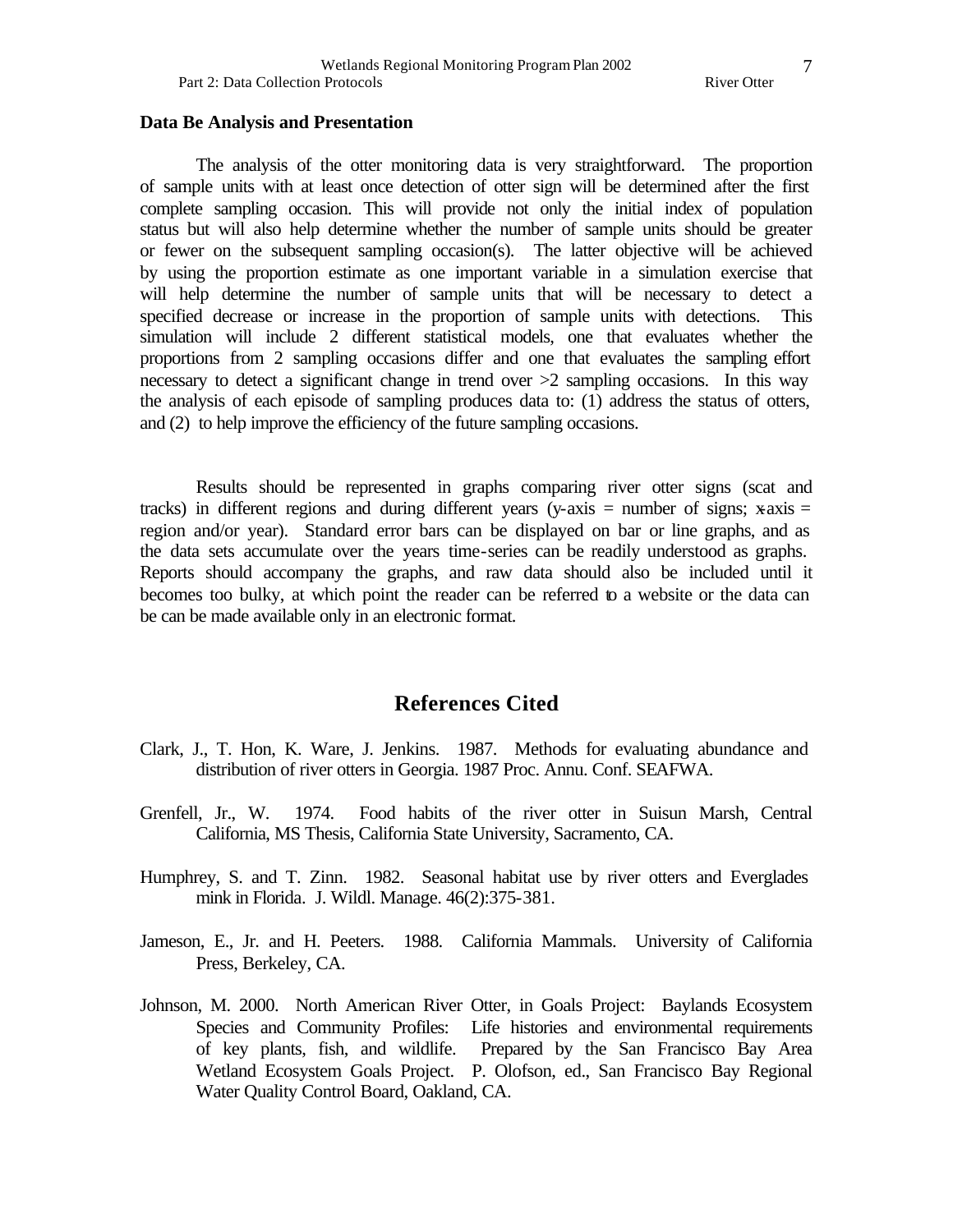- Lee, Ling-Ling. 1996. Status and distribution of river otters in Kinmen, Taiwan. ORYX, Vol. 30 No. 3: 202-206.
- Manning, T. 1990. Summer feeding habits of river otter (*Lutra canadensis*) on the Mendocino National Forest, California. Northwestern Naturalist 71:38-42.
- Mason, C. and S. Macdonald. 1987. The use of spraints for surveying otter *Lutra lutra* populations: an evaluation. *Biological Conservation* 41 (1987) 167-177.
	- Melquist, W. and M. Hornocker. 1979. Methods and techniques for studying and censusing river otter populations. Contribution No. 154, Forest, Wildlife, and Range Experiment Station, University of Idaho.
- Melquist, W. and M. Hornocker. 1983. Ecology of river otters in west central Idaho. Wildlife Monographs, The Wildlife Society (ISSN:0084-0173.
- Prigioni, C., G. Bogliani, and F. Barbieri. 1986. The otter *Lutra lutra* in Albania. Biological Conservation 36:375-383.
- Reid, D. M. Bayer, T. Code, and B. McLean. 1987. A possible method for estimating river otter, *Lutra canadensis*, populations using snow tracks. Canadian Field-Naturalist 101(4):576-580.
- Reid, D., Code, T., Reid, A, and S. Herrero. 1994. Spacing, movements, and habitat selection of the river otter in boreal Alberta. Can. J. Zool. 72:1314-1324.

San Francisco Estuary Institute, ECOATLAS [DATE??], Richmond, CA.

- Serfass, T., R. Brooks, and L. Rymon. 1993. Evidence of long-term survival and reproduction by translocated river otters, *Lutra canadensis*. The Canadian Field-Naturalist, Vol. 107:59-63.
- Shackelford, J. and J. Whitaker. 1997. Relative abundance of the northern river otter, *Lutra canadensis*, in three drainage basins of southeastern Oklahoma. Proc. Okla. Acad. Sci 77:93-98.
- Stenson, G. A. Badgero, and H. Fisher. 1984. Food habits of the river otter *Lutra canadensis* in the marine environment of British Columbia. 1983. Can. J. Zool. 62:88-91.
- Thompson, W., G. White, and C. Gowan. 1998. Monitoring Vertebrate Populations. Academic Press, San Diego, CA.
- Tumlison, R. and M. Karnes. 1987. Seasonal changes in food habits of river otters in southwestern Arkansas beaver swamps. *Mammalia*, t. 51, no. 52:225-230.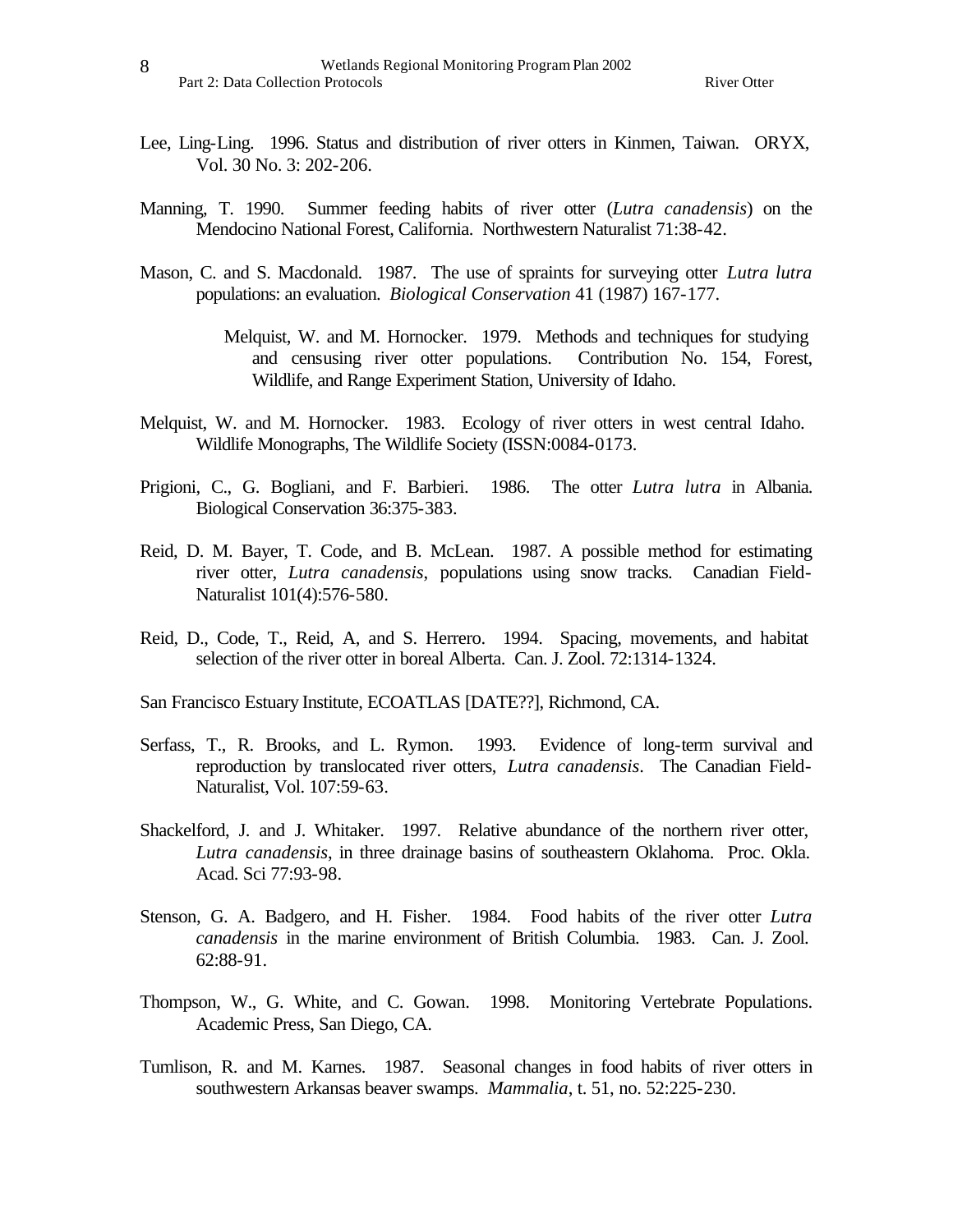- Zielinski, W. J. and H. S. Stauffer. 1996. Monitoring *Martes* populations in California: survey design and power analysis. Ecological Applications 6:1254-1267.
- Zielinski, W. J. and S. Mori. 2001. What is the status and change in the geographic distribution and relative abundance of fishers?: Management Strategy, Sierra Nevada Framework, USDA Forest Service, Pacific Southwest Research Station. 41 pp.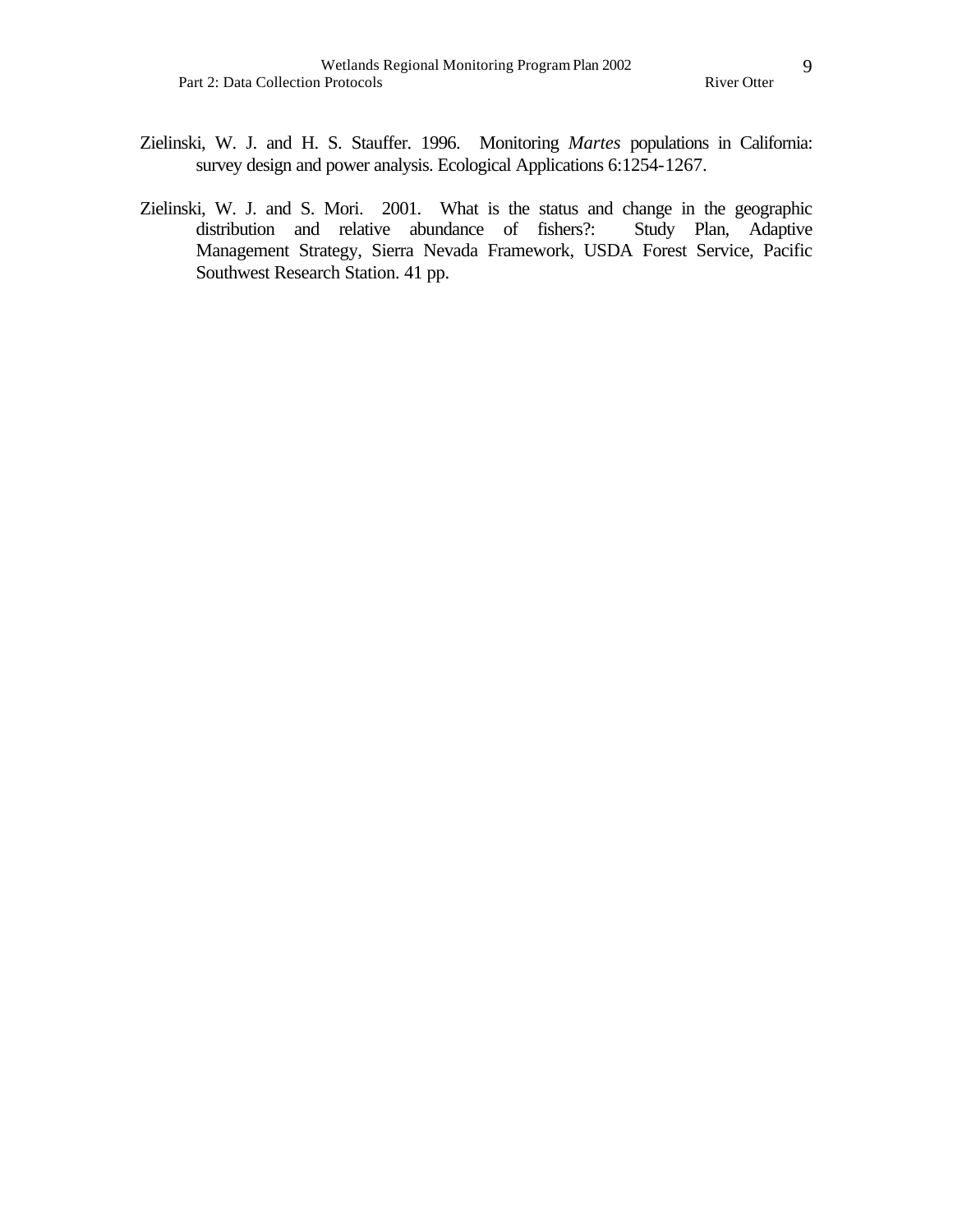Wetlands Regional Monitoring Program Plan 2002 Part 2: Data Collection Protocols **River Otter** River Otter 10 Sample Data Sheet : Use one data sheet for each of the 30 stations in each of the four subregions in the northern San Francisco Bay. Station Number: \_ **Location: (If station is located at a bridge, provide name of creek and road name or number. If station located at a tidal marsh, provide the name** \_\_\_\_\_\_\_\_\_\_\_\_\_\_\_\_\_\_\_\_\_\_\_\_\_\_\_\_\_\_\_\_\_\_\_\_\_\_\_\_\_\_\_\_\_\_\_\_\_\_\_\_\_\_\_\_\_\_\_\_\_\_\_  $\overline{\phantom{a}}$  $\overline{\phantom{a}}$ **Date: Time: Weather: Temperature: Name of field surveyors: Is the station above tidal influence (based on tidal elevations or salinity) ? Y or N. 100 meters UPSTREAM of Station—River Otter Signs.** 

**Search should include 5 meters x 100 meters on one side of the creek. Mark "Y" for Confirmed Observation.** 

|                          | 10 | 20 | 30 | 40 | 50 | 60 | 70 | 80 | 90 | 100 |
|--------------------------|----|----|----|----|----|----|----|----|----|-----|
|                          | M  | M  | M  | M  | M  | M  | M  | М  | M  | M   |
| Otter tracks?            |    |    |    |    |    |    |    |    |    |     |
| Otter scat?              |    |    |    |    |    |    |    |    |    |     |
| Otters observed?*        |    |    |    |    |    |    |    |    |    |     |
| Other animal tracks?     |    |    |    |    |    |    |    |    |    |     |
| Other animal scat?       |    |    |    |    |    |    |    |    |    |     |
| Other wildlife signs?**  |    |    |    |    |    |    |    |    |    |     |
| Other wildlife observed? |    |    |    |    |    |    |    |    |    |     |
| Describe predominant     |    |    |    |    |    |    |    |    |    |     |
| vegetation understory.   |    |    |    |    |    |    |    |    |    |     |
| Describe predominant     |    |    |    |    |    |    |    |    |    |     |
| vegetation overstory     |    |    |    |    |    |    |    |    |    |     |

- **\*** If otters are observed, describe their behavior as F (foraging and feeding); T (traveling); R (rubbing or rolling); SG (self-grooming); MG (mutual grooming); M (marking feces urine, glandular); Re (resting); P (playing); O (other) [after Melquist & Hornocker 1983]
- \*\* Report animal signs in general that may or may not be from otters, e.g., (B) bedding sites, (H) haul-outs, (R) rolling sites, (S) slides, (SP) scent posts, (Dig) digging, (D) dens (holes in river banks, under trees, or under other large objects).